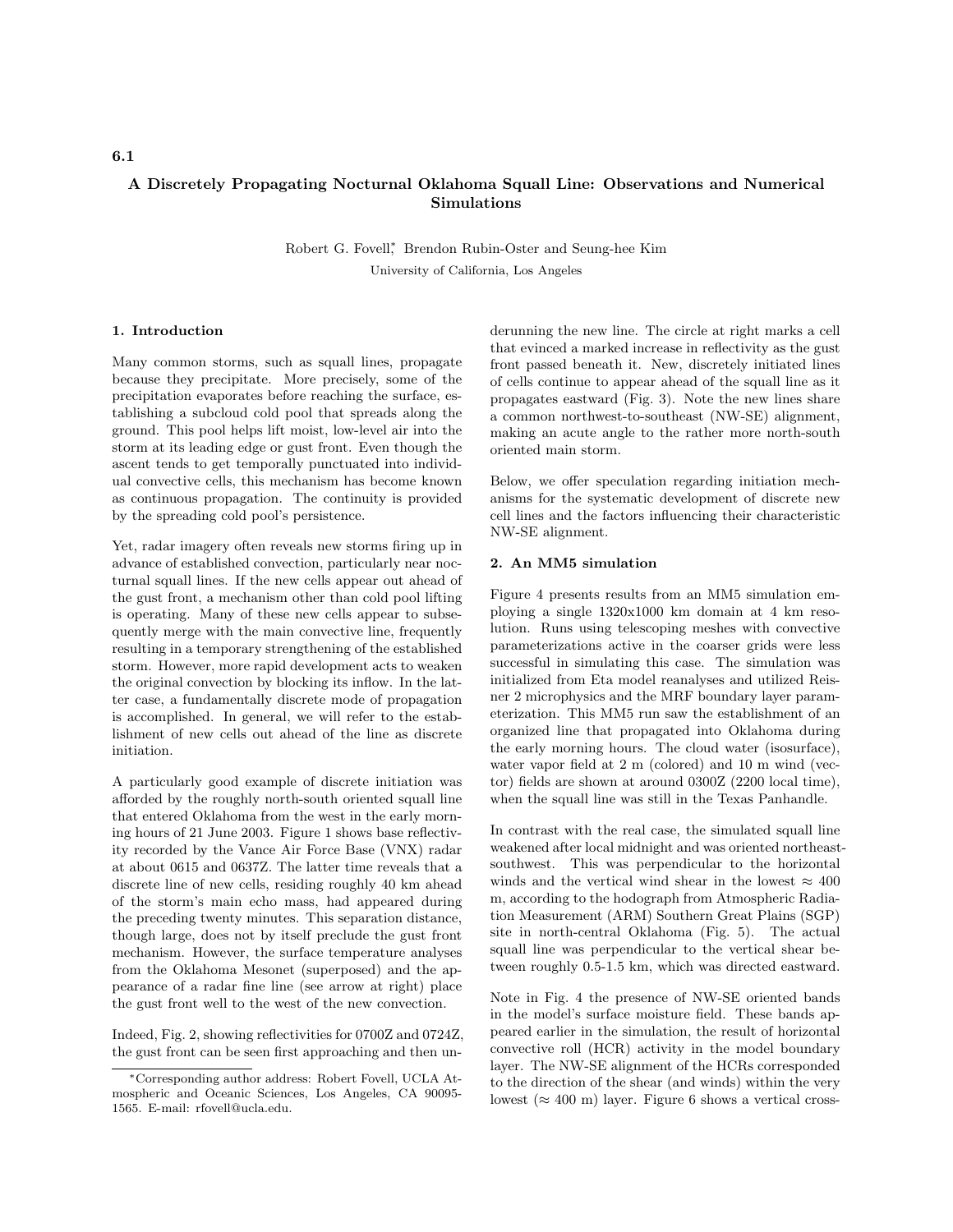section taken perpendicular to the roll axes at 0015Z or 1915 local time. The rolls were undoubtedly excited by the development of a shallow superadiabatic layer immediately above the ground surface (visible in the figure) during the afternoon hours. The rolls dissipated as the surface cooled during the evening but, as revealed by Fig. 4, the spatial pattern of moistening and drying by their updrafts and downdrafts persisted for several hours longer.

Visible satellite imagery (Fig. 7) reveals there were HCRs, manifested by low-level roll clouds, over the area of interest during the previous afternoon. The model's HCRs, however, are undoubtedly spurious. Kuettner (1971) determined that thermally forced HCRs should have wavelengths of roughly three times the boundary layer depth, a length scale that would be unresolvable at the model resolution employed herein. The actual roll clouds had a roughly 8 km spacing; the MM5 model's rolls had far larger separations. Further, the model's boundary layer scheme should be generating the vertical mixing the rolls were created to accomplish. The rolls appeared, however, because the MRF parameterization was unable to prevent the development of the shallow superadiabatic layer.

Compared to the SGP hodograph (Fig. 5), model simulations indicate this southeasterly shear was present over a rather deeper layer earlier in the day and farther to the west, when and where the roll clouds actually formed. Still, we wondered if rolls could organize in an environment with the substantial directional shear exhibited in the SGP winds. We made an idealized simulation using ARPS initialized with this wind profile and the afternoon sounding from the same location. Horizontal homogeneity was broken through the inclusion of random perturbations to the surface fluxes. The model developed deep HCRs oriented NW-SE along the very low-level shear vector (not shown), despite the thin depth of that layer.

#### 3. Discussion

The systematic development of lines of new cells in advance of the squall line is strong circumstantial evidence that the organized storm itself plays a major role in these new discrete developments. Of particular interest is the pronounced tendency for the new cell lines to adopt an orientation that is not directly parallel to the oncoming squall line. The spurious roll development in the MM5 is actually a fortuitous result as it suggested a mechanism for this orientation. It is hypothesized that roll activity in SW Oklahoma the previous afternoon worked to establish quasi-stationary bands in the moisture field that was able to persist into the morning hours. Naturally, the moistened zones residing in and above the roll updrafts would represent the more favorable locations for subsequent convection. Though lines of new cells comparable to the observations failed to appear in the simulation (see below), Fig. 5 shows that isolated new cells occasionally appeared ahead of the gust front, initially colocated with the preexisting moisture bands.

It remains to identify a triggering mechanism that can act at a distance from the squall line. One possibility is that squall line's cold pool generated an undular bore in the act of propagating into a stable nocturnal boundary layer (e.g., Crook 1988). This bore would have progressed ahead of the main line, possibly providing crucial lifting to the moisture bands from below. We have thusfar been unable to detect a bore signature in the available radar or mesonet data. Figure 8 shows a time series of surface air temperature and pressure from the Watonga station, located between the squall and new cell lines (see red dot in Fig. 1). A bore emanating from the oncoming storm would likely have crossed this station if it were responsible for instigating the new line that appeared to the east. Pressure generally decreased up until the gust front passed. There were undulations superposed on this decline, but they were very small amplitude, and not immediately suggestive of bore activity.

Another potential source of lifting could come from internal gravity waves (IGWs), trapped beneath the forward anvil. IGWs can be excited by temporal variations of convective heating in the squall line. Fovell and Kim (2003) showed that those waves can be ducted beneath the anvil owing to its characteristic decrease in stability and jet-like wind profile. In their simulation, the IGW amplitude was largest in the midtroposphere, with but a very slight surface signature. Thus, the presence of such waves probably cannot be confirmed from the mesonet surface data, though it is possible IGWs were responsible for Fig. 8's aforementioned minor pressure undulations.

Either of the above triggers could have been assisted, or even obviated, by the presence of a "moist tongue" of the type described by Fovell (2002). The moist tongue is a layer of increased humidity residing in the lower troposphere and extending out ahead of the squall line. It represents a very long period gravity wave response to the vertical distribution of heating in the storm's convective region. It is not known if this feature was present in the observations, but a well-developed moist tongue did appear in the MM5 simulation.

Figure 9 shows a vertical cross-section from this simulation (Fig. 4) roughly oriented along a moisture band and perpendicular to the squall line itself. The colored area shows local change of vapor mixing ratio over the past hour, with warm colors indicating moistening. A pronounced tendency for vapor mixing ratios to rise well in advance of the squall line is apparent in panel (a), with the largest moistening roughly 2.5 km above ground level. The tongue propagates with the squall line, so it isn't merely a result of the sloping terrain. Instead, it indicates the presence of persistent if gentle ascent in the storm's immediate inflow environment.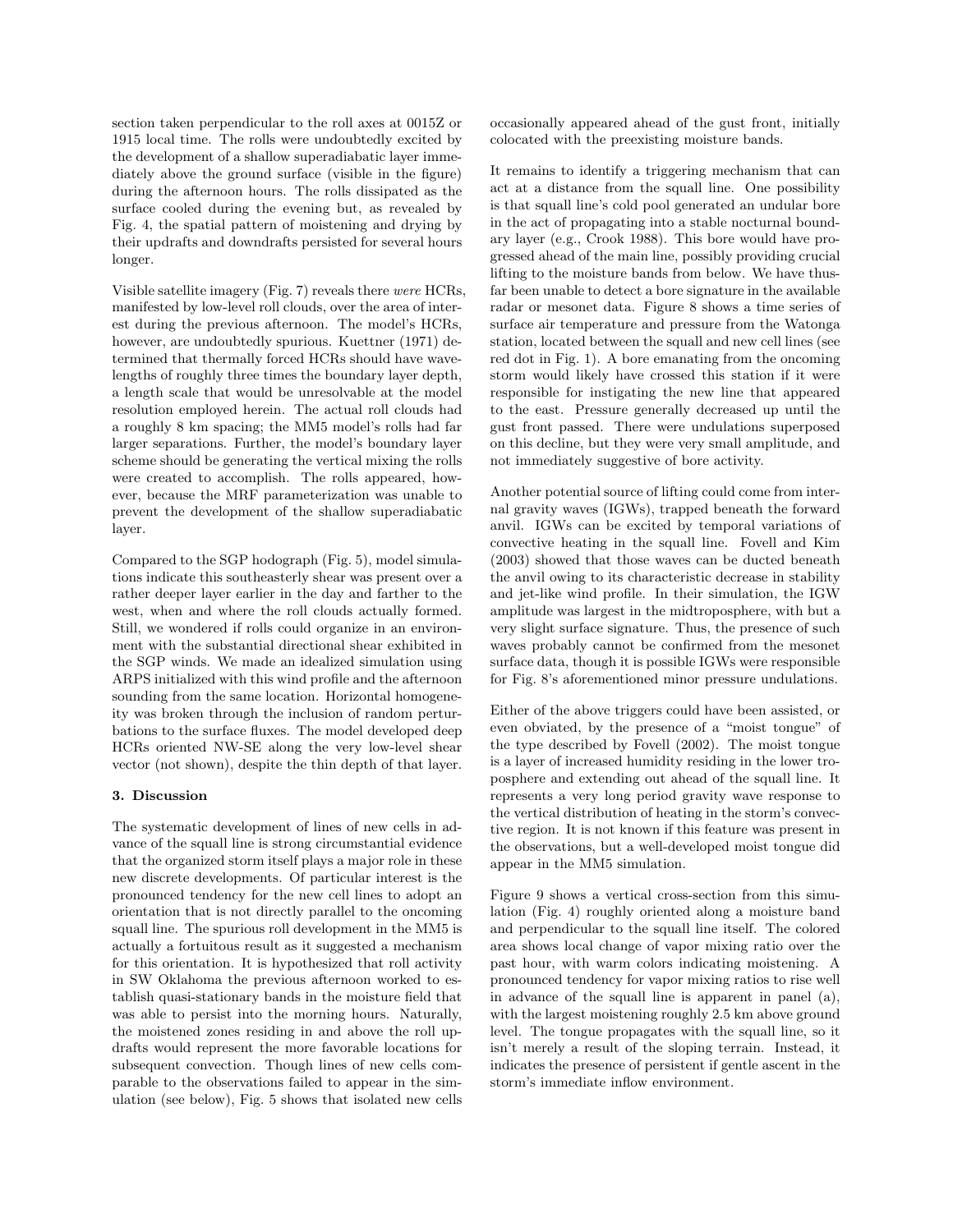The superposed blue contours show condensate mixing ratios. A new cloud has just appeared in the tongue, about 70 km ahead of the gust front, at this time. This cloud develops into deep convection over the next 1.25 hours (Fig. 9b), prior to the gust front reaching this location. The new storm temporarily interrupts the moist tongue, in a similar manner as found by Fovell and Kim (2003).

Ducted IGWs do not appear in the MM5 simulation, probably owing to the absence of a well-developed forward anvil in the model storm (see condensate contours in Fig. 9). In contrast, the observed storm had a substantial leading anvil, and the new cell lines invariably appeared beneath the upper level cloud shield. This is shown by Fig. 10, which superposes radar and enhanced infrared satellite imagery at a time in which two parallel lines existed ahead of the squall line (see heavy black lines). The two lines reside beneath the forward anvil, and thus conditions favorable for IGW ducting could have been present in this case. It is believed that had the model storm developed a more realistic leading anvil, it would have been more successful in generating new clouds along the moisture bands.

Figure 11 utilizes an idealized, dry model to illustrate how IGWs and the moist tongue could have synergistically combined to establish new convection on the storm's forward side. The colored field is perturbation potential temperature (red indicating warming); vertical velocity is contoured. Panel (a) shows the response to maintained heating confined to a finite area. An essentially steady updraft is produced along with upper tropospheric warming stretching on either side of the heat source. Much of the latter was established by deep, compensating subsidence that had already passed out of the subdomain depicted by the time shown. Lower tropospheric cooling is seen stretching some 30 km ahead on the right, representing the storm's forward side, established by gentle lifting propagating in the wake of the deep subsidence. That same gentle lifting transports vapor up from the boundary layer, forming the moist tongue.

The effect of temporally varying heating associated with unsteady convection was investigated by forcing the maintained heat source to oscillate at a reasonable period (20 min) and amplitude  $(\pm 25\%)$ . Short period IGWs which propagated within an environment modified by the time-mean heating were excited (Fig. 11b). Superposition of IGW-associated lifting in the moist tongue can bring about local areas especially favorable for convection (marked "X" on figure). As described in Fovell and Kim (2003), if clouds established in this fashion can become positively buoyant, they will be carried towards the storm by the lower tropospheric winds, possibly developing into deep convection prior to merging with the established storm.

#### 4. Summary cartoon

We summarize with the help of Fig. 12, which illustrates a viable hypothesis for the generation and orientation of discretely generated bands of new cells aligned at an acute angle to the advancing squall line. It is acknowledged that the hypothesis is very speculative.

Figure 12a depicts moisture bands (red  $=$  more moist) oriented along the low-level shear vector. These lower tropospheric bands were the residual signature of HCR activity on the previous afternoon. It is not known how long such bands would persist following the disappearance of the roll circulations. However, it is reasonable to presume they would outlast the bands (spuriously generated) in the MM5 simulation, as the model is known to be somewhat overly diffusive. Thus, the bands could have been present in the early morning hours, when the new cell lines were observed to form ahead of the squall line in western Oklahoma.

That squall line is seen as causing two alterations in the environment into which it is propagating. Longperiod gravity waves responding to persistent heating and cooling in the convective region help establish the lower-tropospheric moist tongue depicted in Fig. 12b. Temporal variations in this heating due to cellular activity excite short-period IGWs which, if trapped beneath the forward anvil, can travel well ahead of the squall line (Fig. 12c). These mechanisms, acting singly or in concert, can provide the "action at a distance" mechanism required to establish lines of new convective activity on the squall line's forward side. As illustrated in Fig. 12d, either trigger should result in new cells forming first along the nearer section of the moisture band, which would then develop outward along the band as the storm neared and/or the IGWs traveled farther.

Further research will explore this hypothesis with both idealized models and still more sophisticated real-data simulations. Hopefully, further supporting observational evidence will be forthcoming.

Acknowledgments. This work was supported by NSF grant ATM-0139284.

#### References

- Crook, N. A., 1988: Trapping of low-level internal gravity waves. J. Atmos. Sci., 45, 1533-1541.
- Fovell, R. G., 2002: Upstream influence of numerically simulated squall-line storms. Quart. J. Roy. Meteor. Soc., 128, 893-912.
- Fovell, R. G., and S.-H. Kim, 2003: Discrete Propagation in Numerically Simulated Nocturnal Squall Lines. Preprints, 10th Conf. on Mesoscale Processes, American Meteorological Society, unnumbered.
- Kuettner, J. P., 1971: Cloud bands in the earth's atmosphere: Observations and theory. Tellus, 23, 404- 426.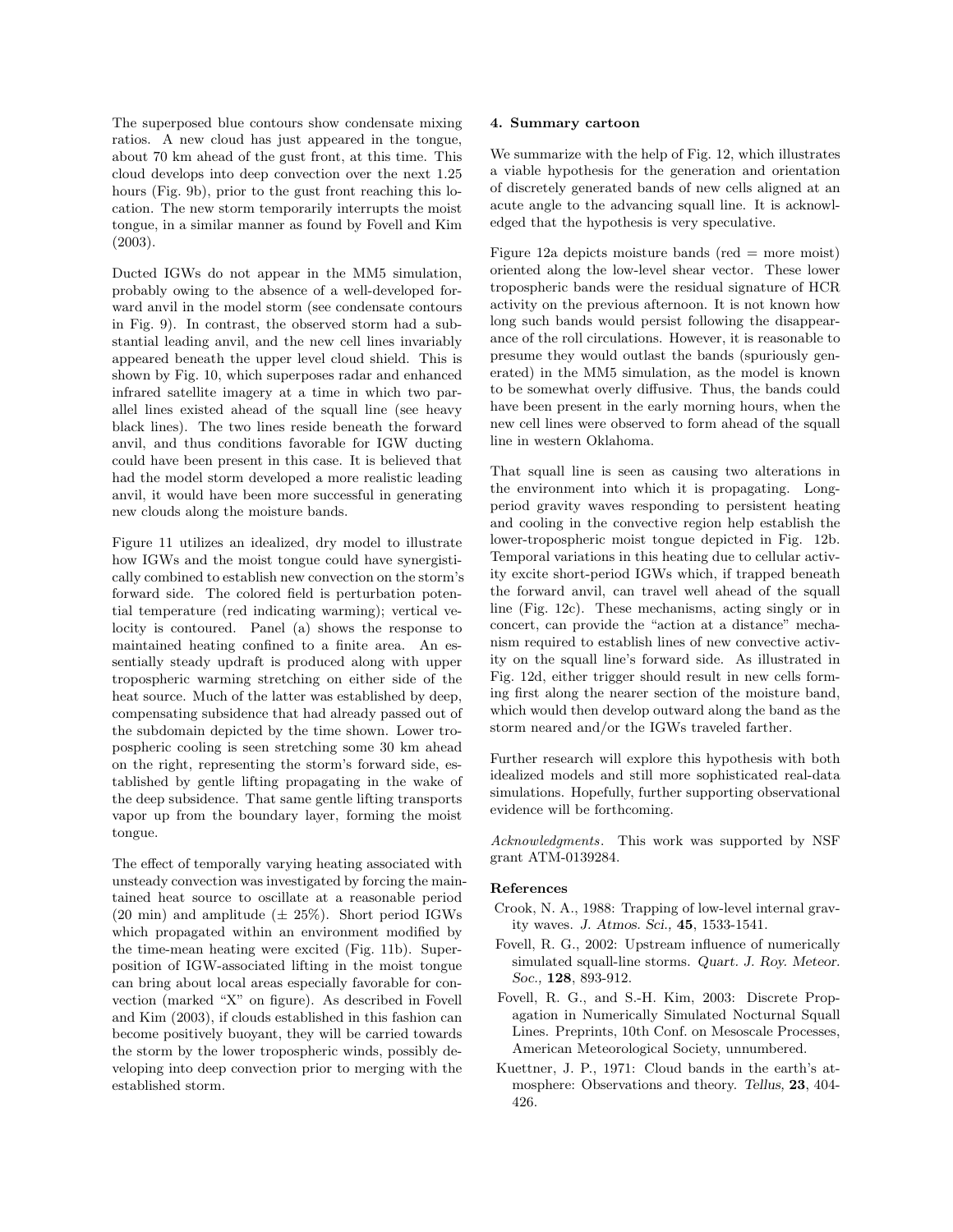

Fig. 1: Base reflectivity recorded by the Vance Air Force Base (VNX) radar around 0615Z and 0637Z on 21 June 2003, with surface temperature analyses (0.6°C contours) from the Oklahoma Mesonet data. Circle at left marks first echo to appear along new discrete line present in right-hand panel; arrow at right points out gust front. Plus signs mark mesonet station locations; red dot represents Watonga.



Fig. 2: VNX radar base reflectivity scans for two subsequent times, 0700Z and 0724Z. Arrow marks surface gust front position at 0700Z. Note intensification that occurs as gust front underruns one of the discretely-established new cells (circle, at right).



Fig. 3: As in Fig. 2, but for 0747Z and 0810Z. Note northwest-to-southeast orientation of successive discretely initiated lines.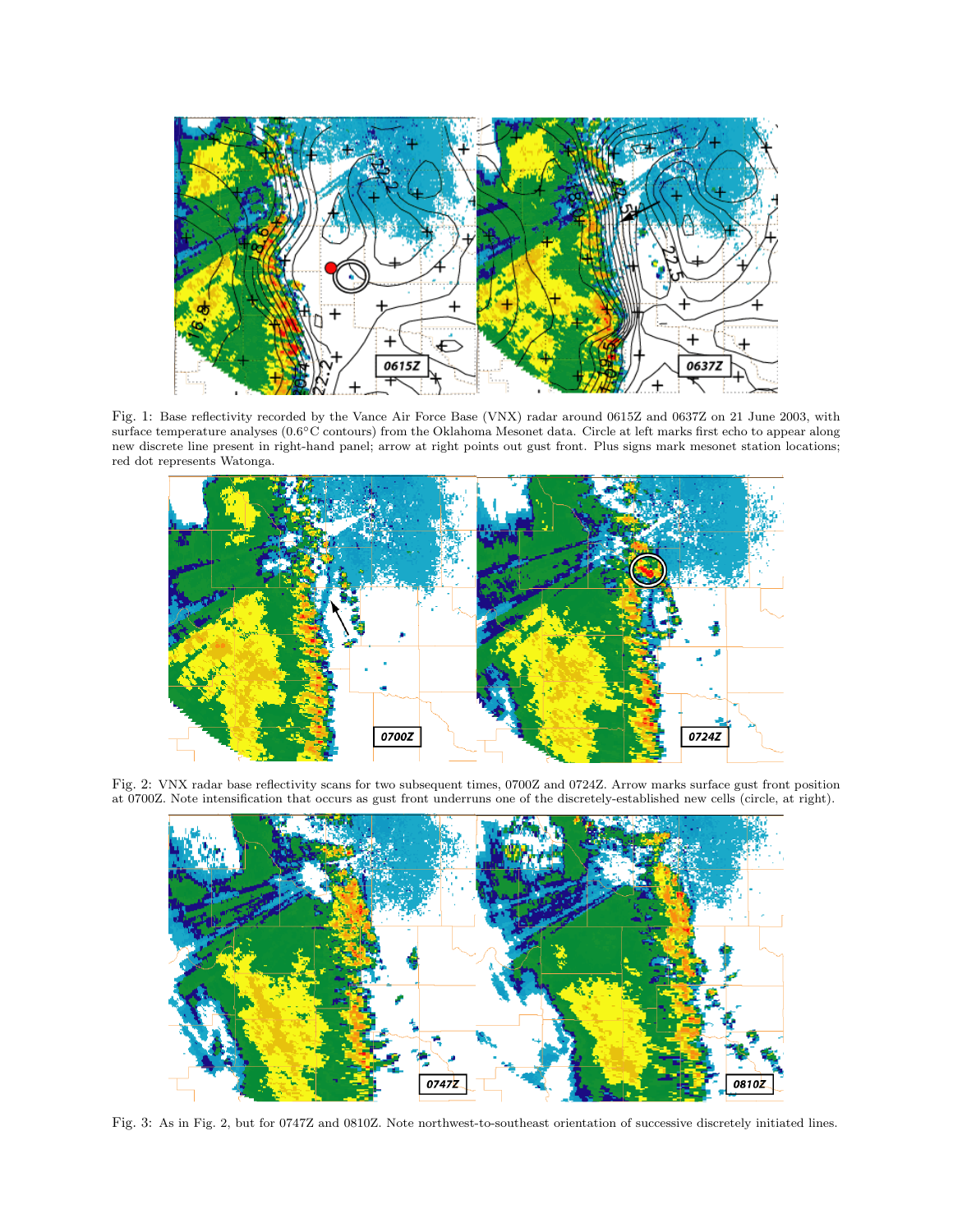

Fig. 4: Cloud water (0.5 g kg<sup>-1</sup> isosurfaces), 2 m water vapor field (colored) and 10 m wind vectors for two times during an MM5 simulation. Fields are for the late evening hours of 20 June, when the squall line was still in the Texas Panhandle.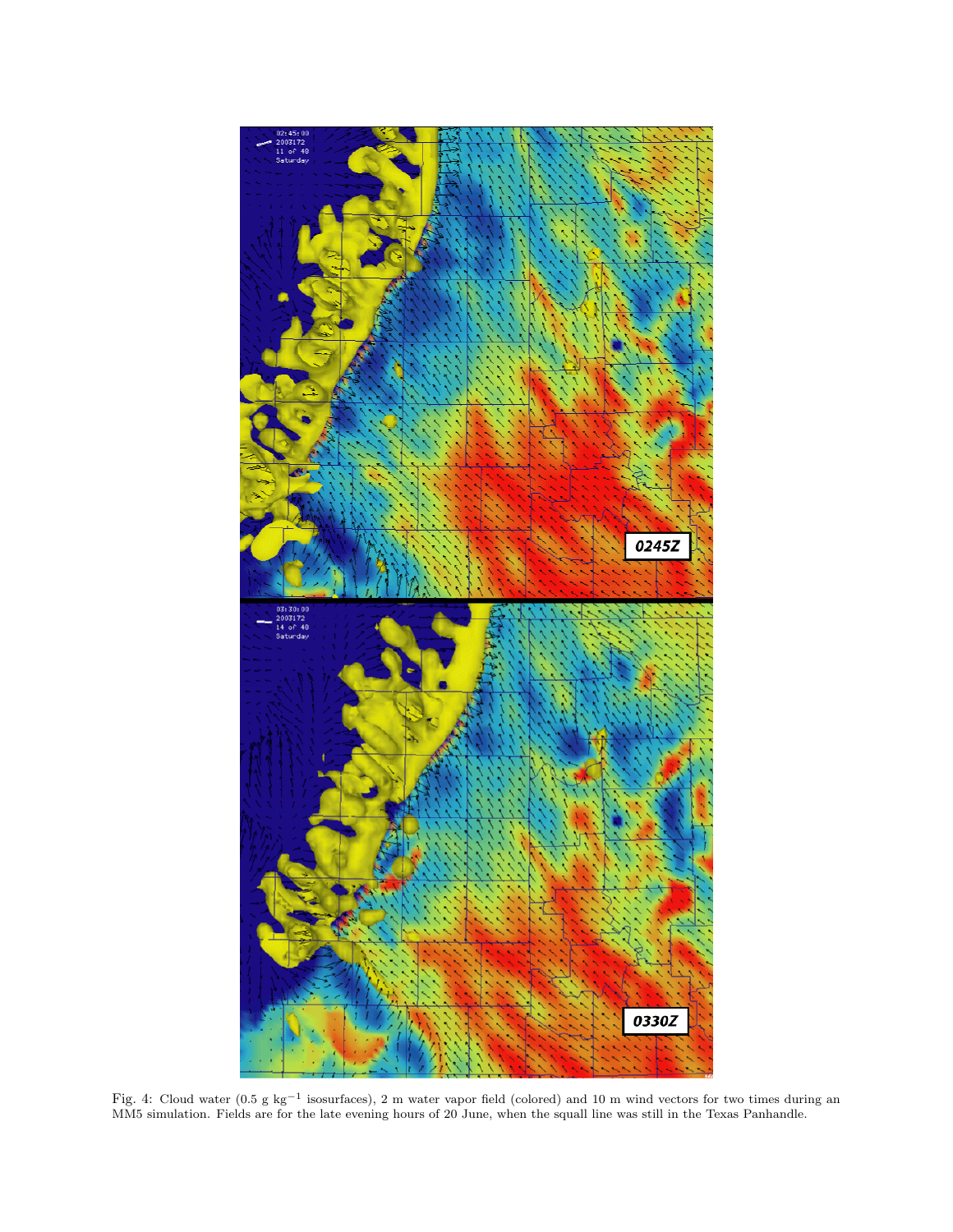

# ARM/SGP radiosonde hodograph, 0531Z

Fig. 5: Hodograph from ARM Southern Great Plains site C1, launched at 0531Z. Height labels are above ground level.



Fig. 6: Vertical cross-section, oriented SW-NE perpendicular to the near-surface vertical shear vector, showing potential temperature (colored) and vertical velocity  $(0.04 \text{ m s}^{-1}$  contours) along with vector winds.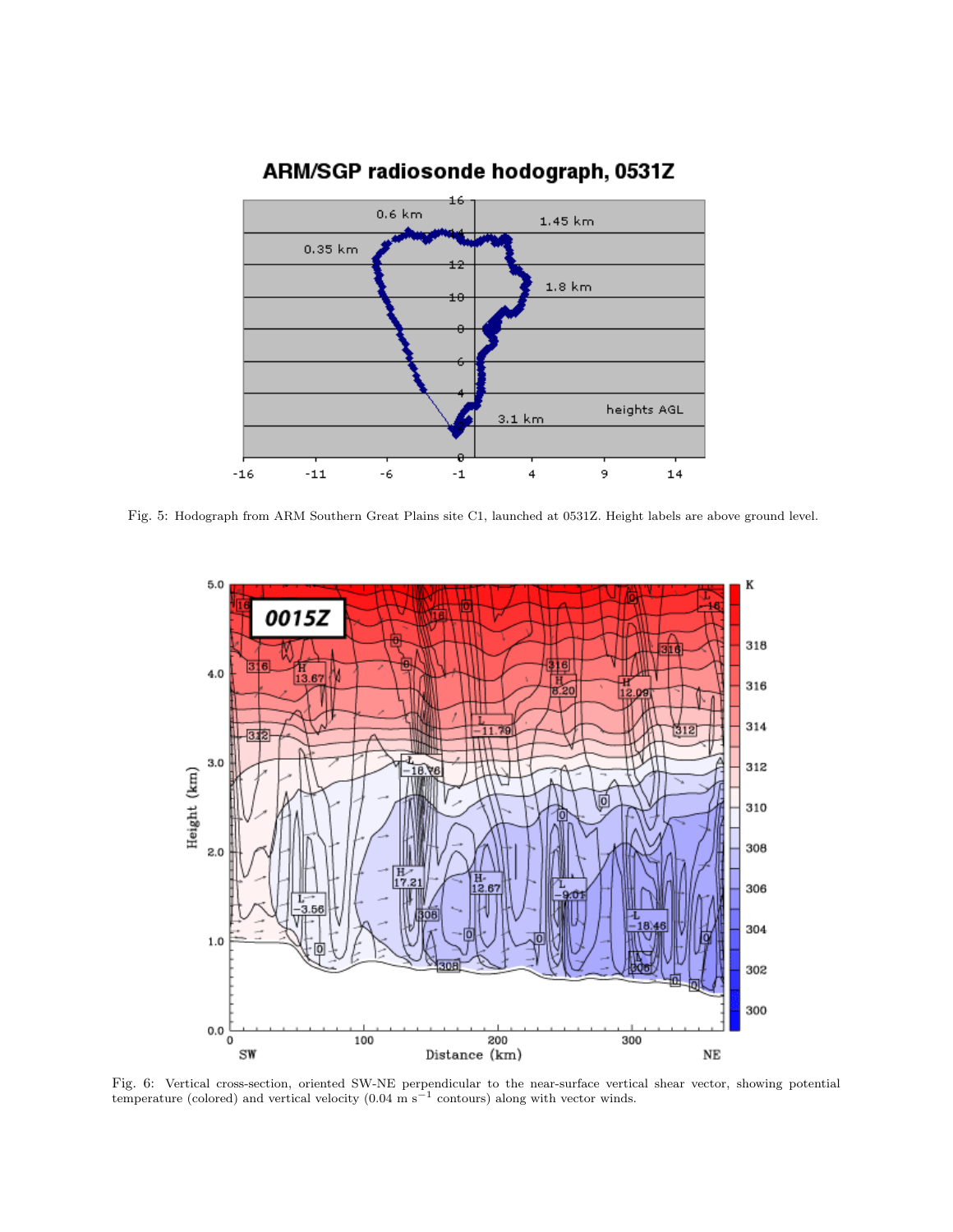

Fig. 7: Visible image from 2245Z (1745 local) on 20 June 2003, revealing NW-SE oriented cloud bands present over the Texas Panhandle and SW Oklahoma on the afternoon prior to the squall line passage. The developing line can be seen to the west.



Fig. 8: Time series of surface air temperature (°C) and pressure (mb) from the Watonga mesonet station. See red dot on Fig. 1 left panel for location.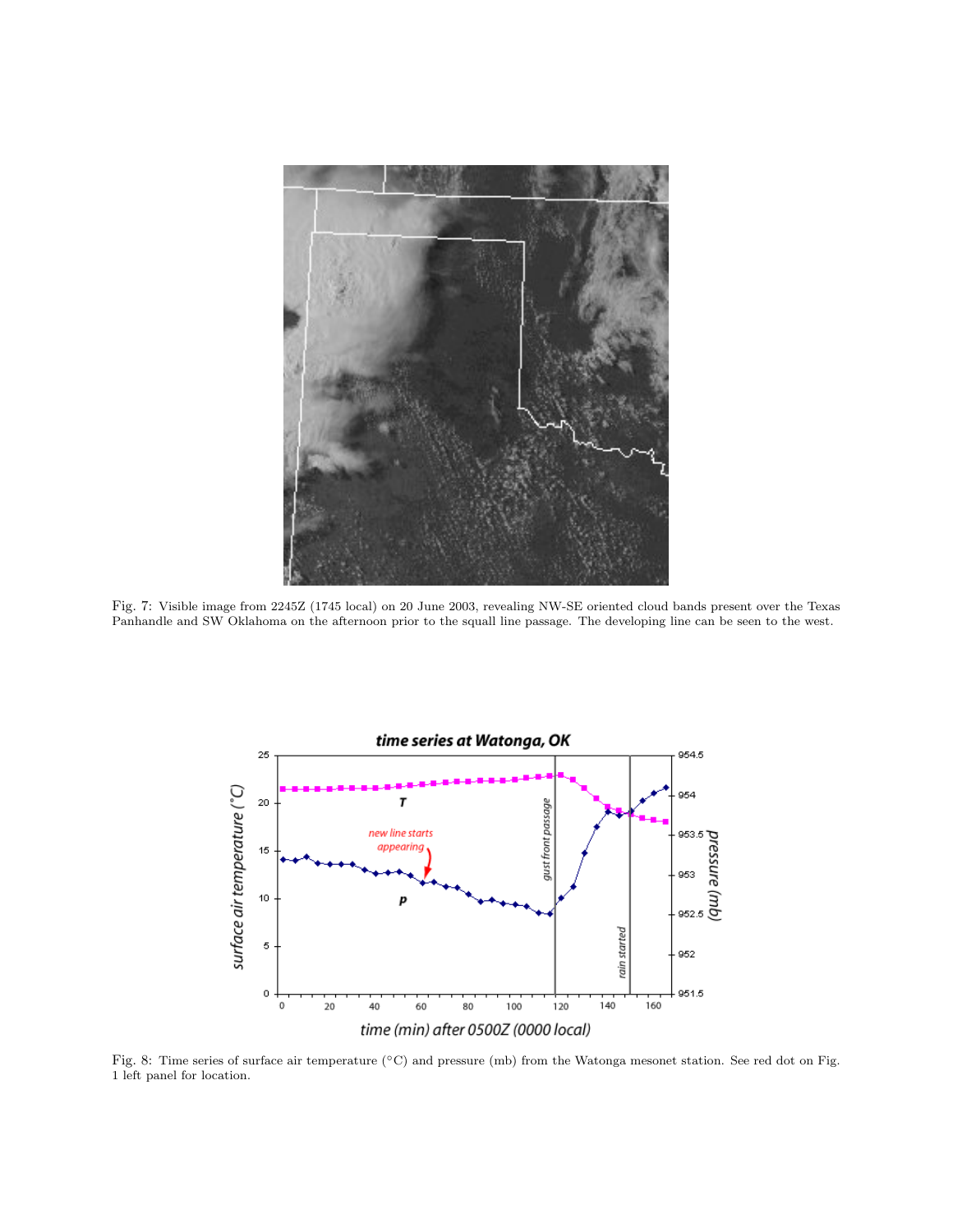

Fig. 9: A vertical cross-section from the MM5 simulation shown in Fig. 4, taken roughly along a roll axis, showing local change in the water vapor field over the previous hour (colored), superposed with  $0.5$  g kg<sup>-1</sup> condensate contours and ground-relative winds, at 0215 and 0330Z.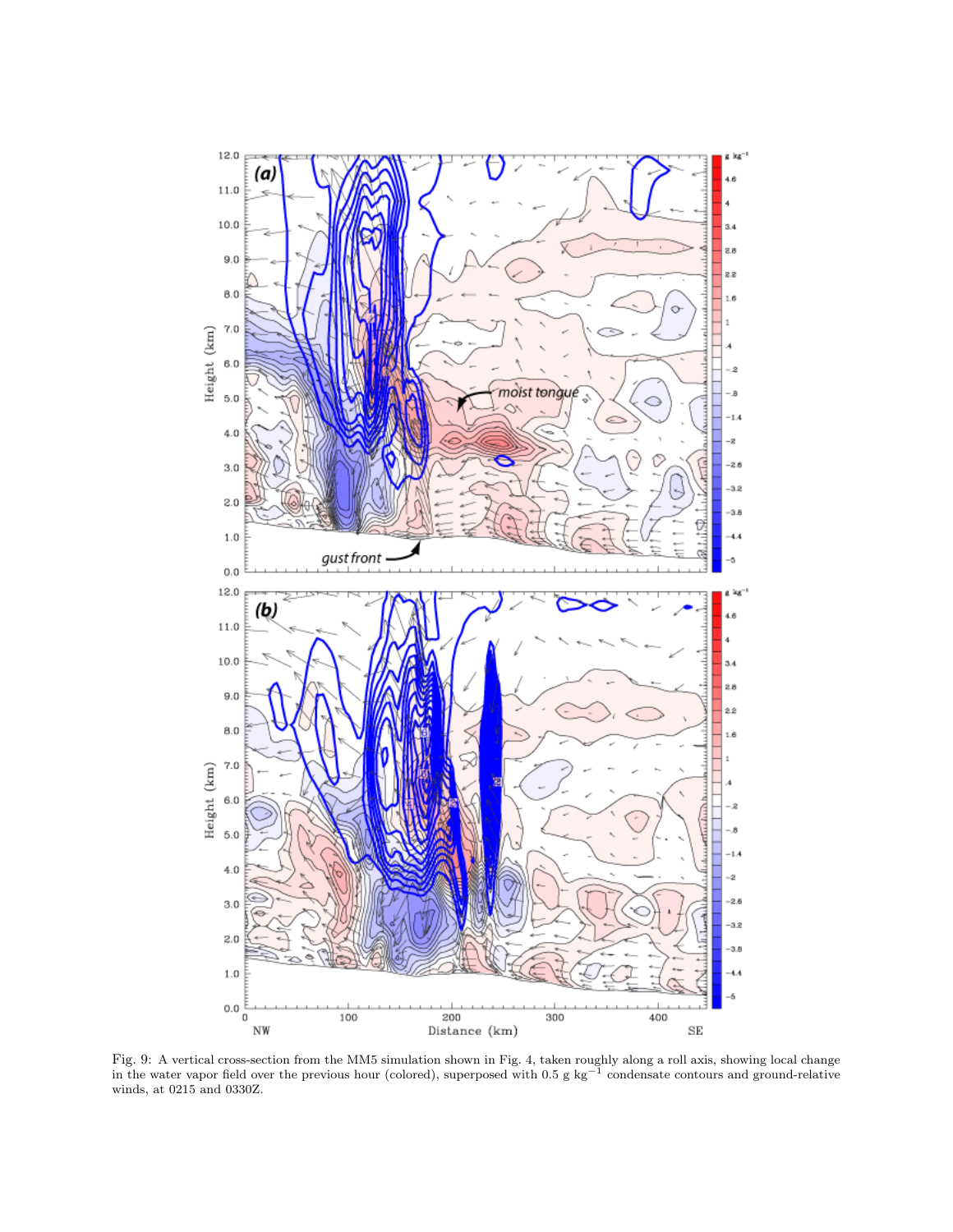

Fig. 10: VNX radar reflectivity superposed with enhanced infrared satellite imagery for approximately 0740Z. Parallel black lines denote locations of new cell lines present ahead of the main squall line at this time.



Fig. 11: Response to (a) maintained and (b) oscillating heat sources in an idealized model. Potential temperature perturbation relative to initial state (colored, red = warming) superposed with vertical velocity contours. "X" marks prime convective initiation locations.